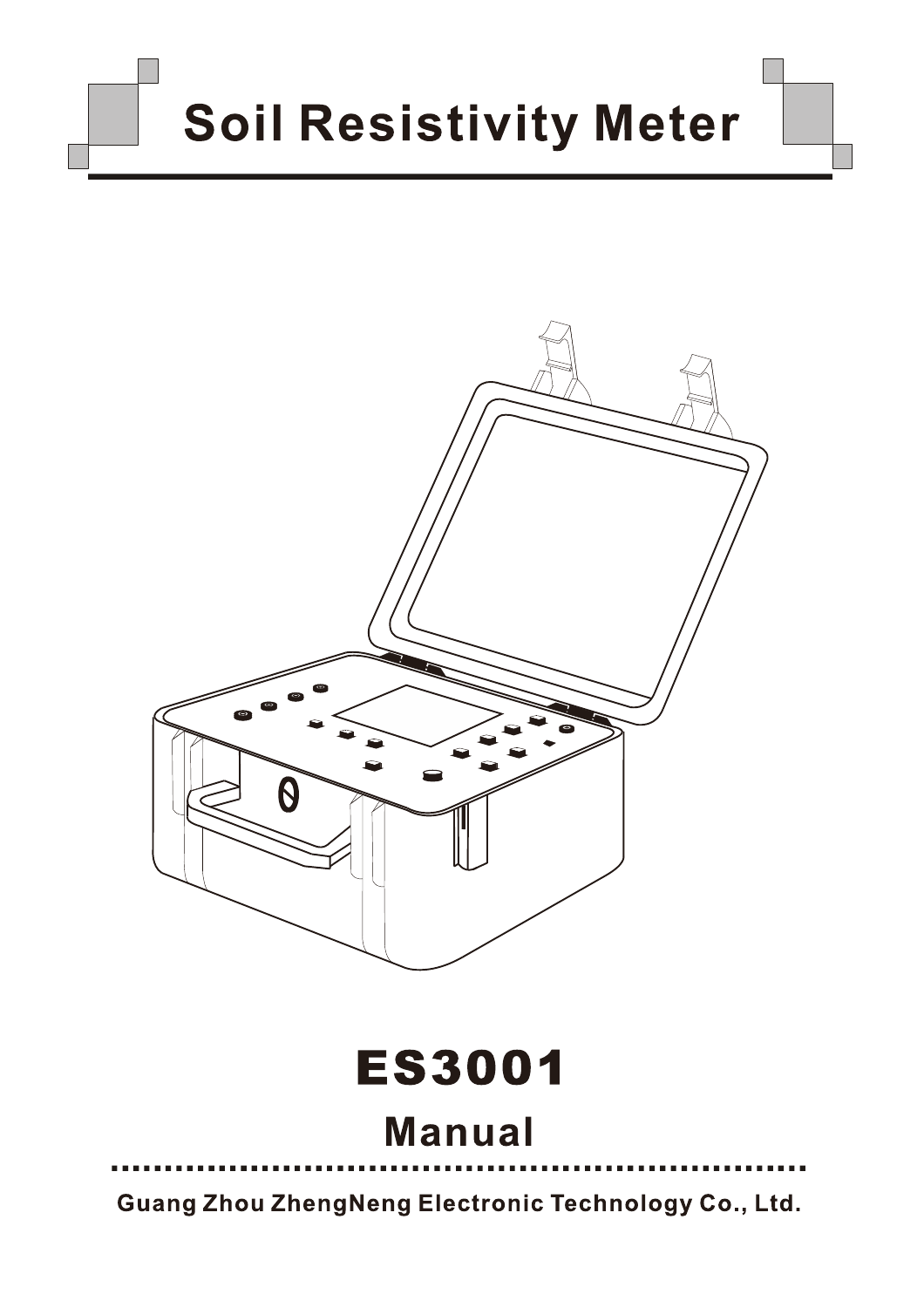# **CONTENT**

| 5. Four-wire Precision Test Grounding Resistance 10 |
|-----------------------------------------------------|
|                                                     |
|                                                     |
|                                                     |
|                                                     |
|                                                     |
|                                                     |
|                                                     |
|                                                     |
|                                                     |
|                                                     |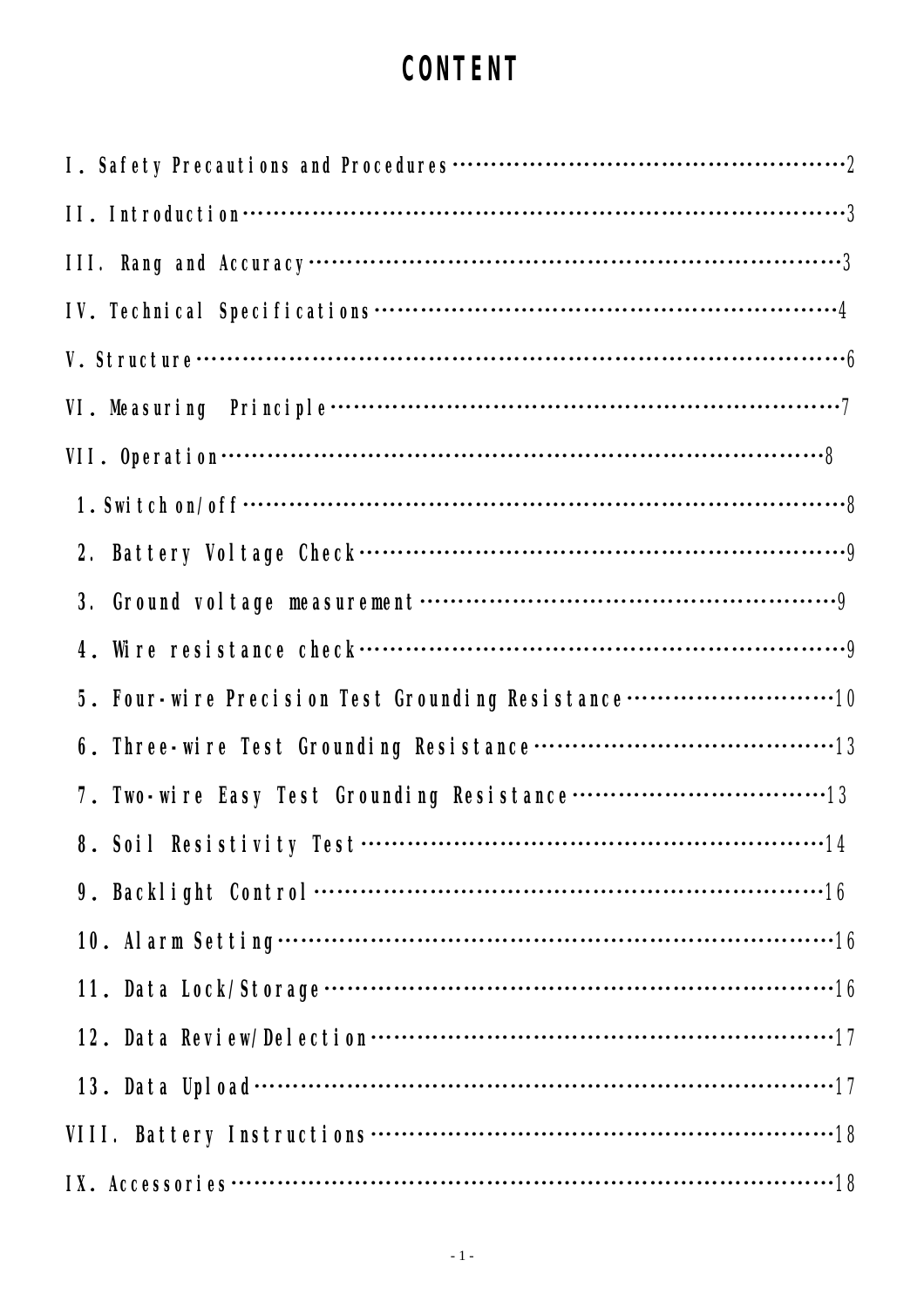## **I.Safety Precautions and Procedures**

Thank you for purchasing our company's **Soil Resistivity Tester**. Before using the instrument for the first time, in order to avoid possible electric shock or personal injury, please be sure to **read and strictly observe the safety rules and precautions listed in this manual.** 

In any case, the use of this instrument should pay special attention to safety.

- l The instrument is designed, produced and inspected according to IEC61010 safety specifications.
- l In any case, the use of this instrument should pay special attention to safety.
- l When measuring, high-frequency signal generators such as mobile phones should not be used next to the meter to avoid errors.
- l Pay attention to the text and symbols on the body of the instrument.
- l Before use, make sure that the instrument and accessories are in good condition. The insulation layer of the instrument and test wire is not damaged, exposed or broken.
- l During the measurement, it is forbidden to touch exposed conductors and the circuit being measured.
- l Make sure the connection plug of the wire is tightly inserted in the meter connector.
- l Do not apply more than 100V AC voltage or DC voltage between the test terminal and the interface, doing so may damage the meter.
- l Do not measure in flammable places, sparks may cause explosion.
- l When the instrument is in use and the enclosure or test wire is broken and the metal is exposed, please stop using it.
- l Do not place and store the instrument for a long period of time under conditions of high temperature, humidity, condensation, and direct sunlight.
- l When charging the battery, make sure the test line has been removed from the meter and the meter is off.
- I The meter displays the battery voltage low symbol  $\sqrt[m]{\hspace{1.5mm}}$  and should be charged in time.
- l Pay attention to the measuring range and use environment specified by this instrument.
- l The use, disassembly, calibration and maintenance of this instrument must be performed by authorized personnel.
- l Because of the reason of this instrument, if it is dangerous to continue using it, it should be immediately stopped and sealed immediately, and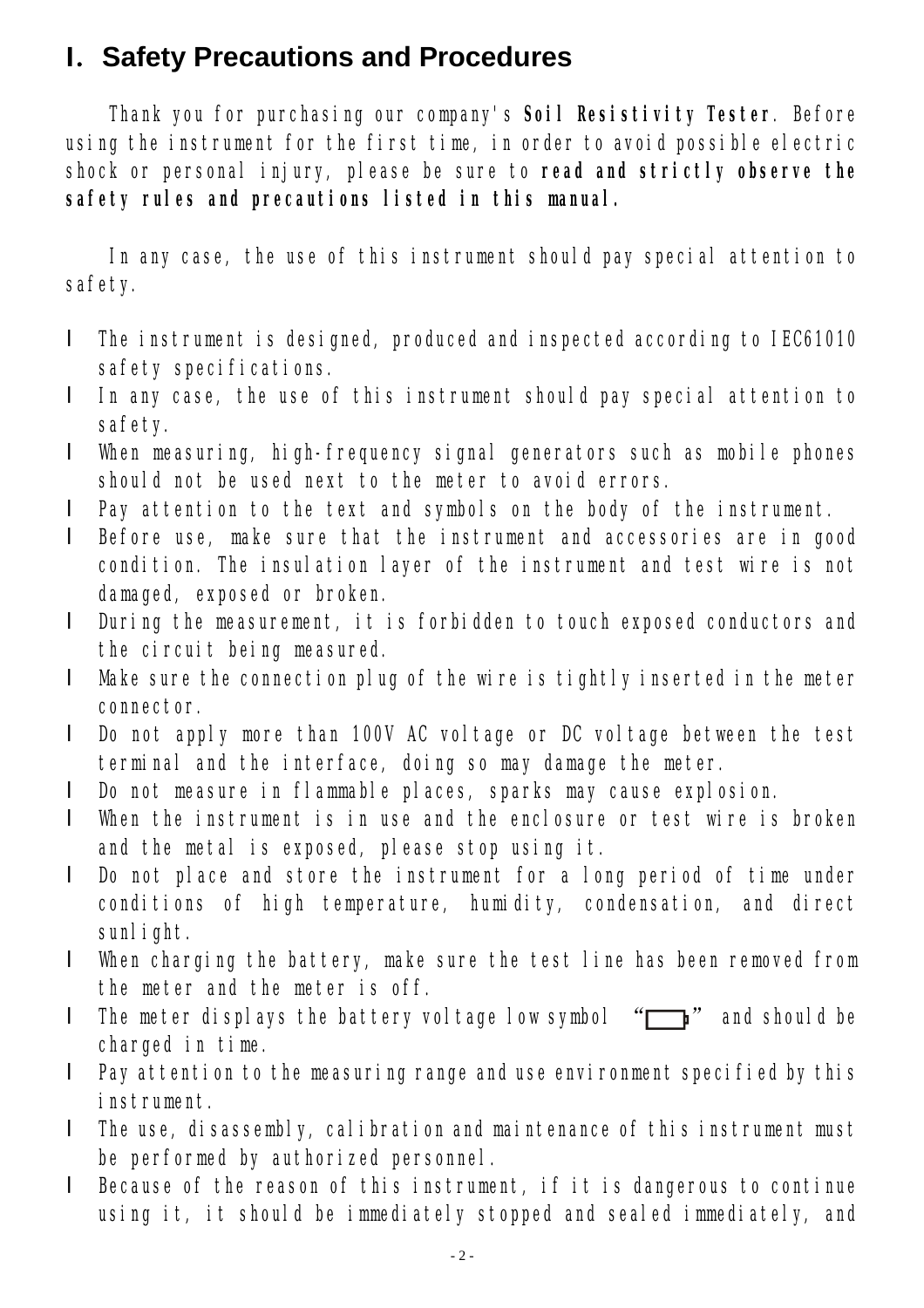it should be handled by a qualified organization.

I The "  $\wedge$  " safety warning sign in the instrument and manual must be operated strictly in accordance with the contents of this manual.

## **II.Introduction**

**Soil Resistivity Tester** also Known as **Ground Resistance • Soil Resistivity Tester, Precision Ground Resistance Tester, etc.,** is a commonly used meter for measuring grounding resistance. It adopts a large LCD gray-white screen backlight display and microprocessor technology to meet the requirements of two-wire、three-wire and four-wire test resistance and soil resistivity. **Suitable for telecommunications, electricity, meteorology, computer rooms, oil fields, power distribution lines, iron tower transmission lines, gas stations, factory grounding networks, lightning rods and so on. Instrument testing is precise, fast, simple, stable and reliable.** 

**The Soil Resistivity Tester** is controlled by the microprocessor and can automatically detect the connection status of each interface and the interference voltage and interference frequency of the ground network, and has the function of testing the auxiliary grounding resistance value. At the same time store 500 sets of data, **resistance measurement range: 0.01Ω ~ 30.00kΩ, grounding voltage range: 0.01 ~ 100.0V.** Online monitoring data through monitoring software, USB data uploaded to PC and unique features such as **intelligent alarm alert**

**The Soil Resistivity Tester c**onsists of host, monitoring software, test line, USB cable, and grounding rod. It has the functions of reading, checking, saving, reporting and printing of historical data.

| <b>Test</b><br><b>Function</b>                | <b>Range</b>                                          | <b>Accuracy</b>                      | <b>Resolution</b> |
|-----------------------------------------------|-------------------------------------------------------|--------------------------------------|-------------------|
| <b>Grounding</b>                              | 0.00 $\Omega$ $\sim$ 30.00 $\Omega$                   | $\pm$ 2% dg $\pm$ 5dgt<br>(remark 1) | $0.01 \Omega$     |
| <b>Resistance</b>                             | 30.0 $\Omega$ $\sim$ 300.0 $\Omega$                   | $\pm$ 2% dg $\pm$ 3dgt               | $0.1\Omega$       |
| (R)                                           | $300\Omega \sim 3000\Omega$                           | $\pm$ 2% dg $\pm$ 3dgt               | $1\Omega$         |
|                                               | 3.00 $\mathbf{k}\Omega \sim$ 30.00 $\mathbf{k}\Omega$ | $\pm$ 2% dg $\pm$ 3dgt               | 10 <sup>°</sup>   |
| <b>Soil</b><br><b>Resistivity</b><br>$(\rho)$ | $0.000 \,\mathrm{m}$ 99.99 $\Omega$ m                 | $\rho = 2 \pi$ aR (remark 2)         | $0.01 \Omega m$   |
|                                               | 100.0 $\Omega$ m 999.9 $\Omega$ m                     |                                      | $0.1 \Omega$ m    |
|                                               | $1000\Omega$ m $-9999\Omega$ m                        |                                      | $1\Omega$ m       |
|                                               | 10.00kΩ m 99.99k<br>$\Omega$ m                        |                                      | $10\Omega$ m      |
|                                               | 100. Oko m-999. 9k<br>$\Omega$ m                      |                                      | $100\Omega$ m     |
|                                               | $1000 \& \Omega$ m $9999 \& \Omega$ m                 |                                      | $1k\Omega$ m      |

# **III. Rang and Accuracy**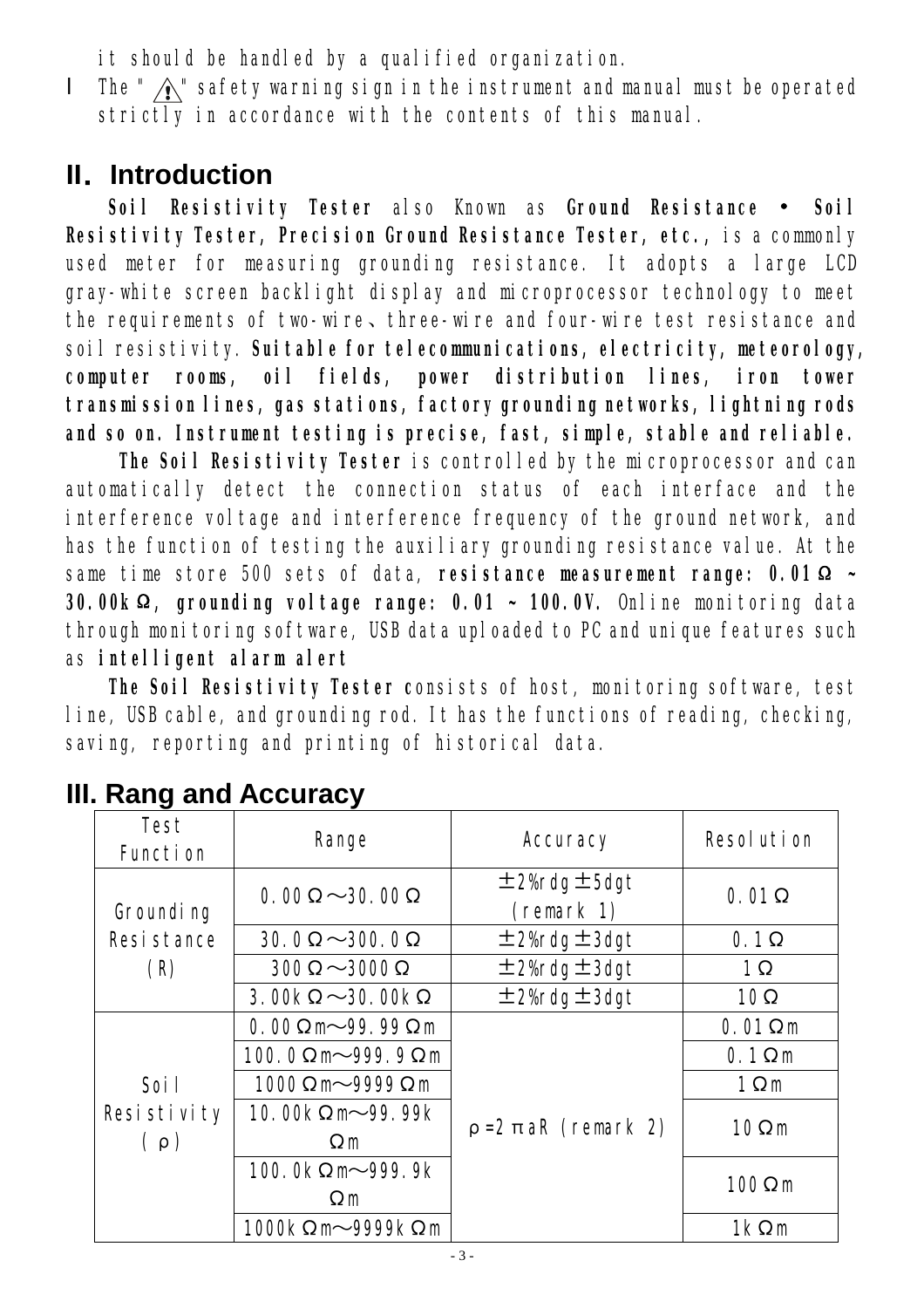| <b>Grounding</b><br><b>Voltage</b> | AC 0.00 $\sim$ 100.0V | $\pm$ 2% dg $\pm$ 3dgt | <b>0. OLV</b> |
|------------------------------------|-----------------------|------------------------|---------------|
|                                    |                       |                        |               |

Remark:

- 1. Reference conditions: accuracy with Rh Rs < 100 Ω.
- Working conditions:Rh max=3kΩ+100R<50kΩ; Rs max=3kΩ+100R<50kΩ
- 2. Depends on the measurement accuracy of R,  $\pi$  =3.14, a:1 m~100m;

# **IV.Technical Specifications**

|                       | Two three four-wire measure grounding resistance, soil             |
|-----------------------|--------------------------------------------------------------------|
| <b>Function</b>       | resistivity;                                                       |
|                       | Ground voltage, AC voltage measurement                             |
| <b>Ambient</b>        | 23°C $\pm$ 5°C, below 75%rh                                        |
| temperature and       |                                                                    |
| humidity              |                                                                    |
|                       | DC 6V 4.5Ah lead-acid battery lasts more than 100 hours            |
| <b>Power</b>          | standby                                                            |
| <b>Interference</b>   | <20V (should be avoided)                                           |
| <b>voltage</b>        |                                                                    |
| <b>Interference</b>   | <2A (should be avoided)                                            |
| current               |                                                                    |
| <b>Measure R</b>      | a > 5d                                                             |
| electrode             |                                                                    |
| <b>spacing</b>        |                                                                    |
| <b>Measured</b>       | a > 20h                                                            |
| electrode             |                                                                    |
| <b>spacing</b>        |                                                                    |
| Auxiliary ground      | Reference condition <100 $\Omega$ , working condition <5k $\Omega$ |
| resistance            |                                                                    |
|                       | Grounding resistance: 0.00 $\Omega$ ~30.00k $\Omega$               |
| Range                 | Soil resistivity: $0.00 \Omega$ m $\sim$ 9999k $\Omega$ m          |
|                       | Grounding voltage: $0.00V^\sim 100.0V$                             |
|                       | Precise four-wire, three-wire measurement, simple                  |
| measurement mode      | two-wire measurement                                               |
|                       | Grounding resistance: rated current change pole method             |
| <b>Measurement</b>    | Soil resistivity: four-pole method                                 |
| methods               | Ground Voltage: Average Rectification(between S-ES                 |
|                       | interface)                                                         |
| <b>Test frequency</b> | <b>128Hz</b>                                                       |
| Short circuit         | > 20mA (Sine Wave)                                                 |
| test current          |                                                                    |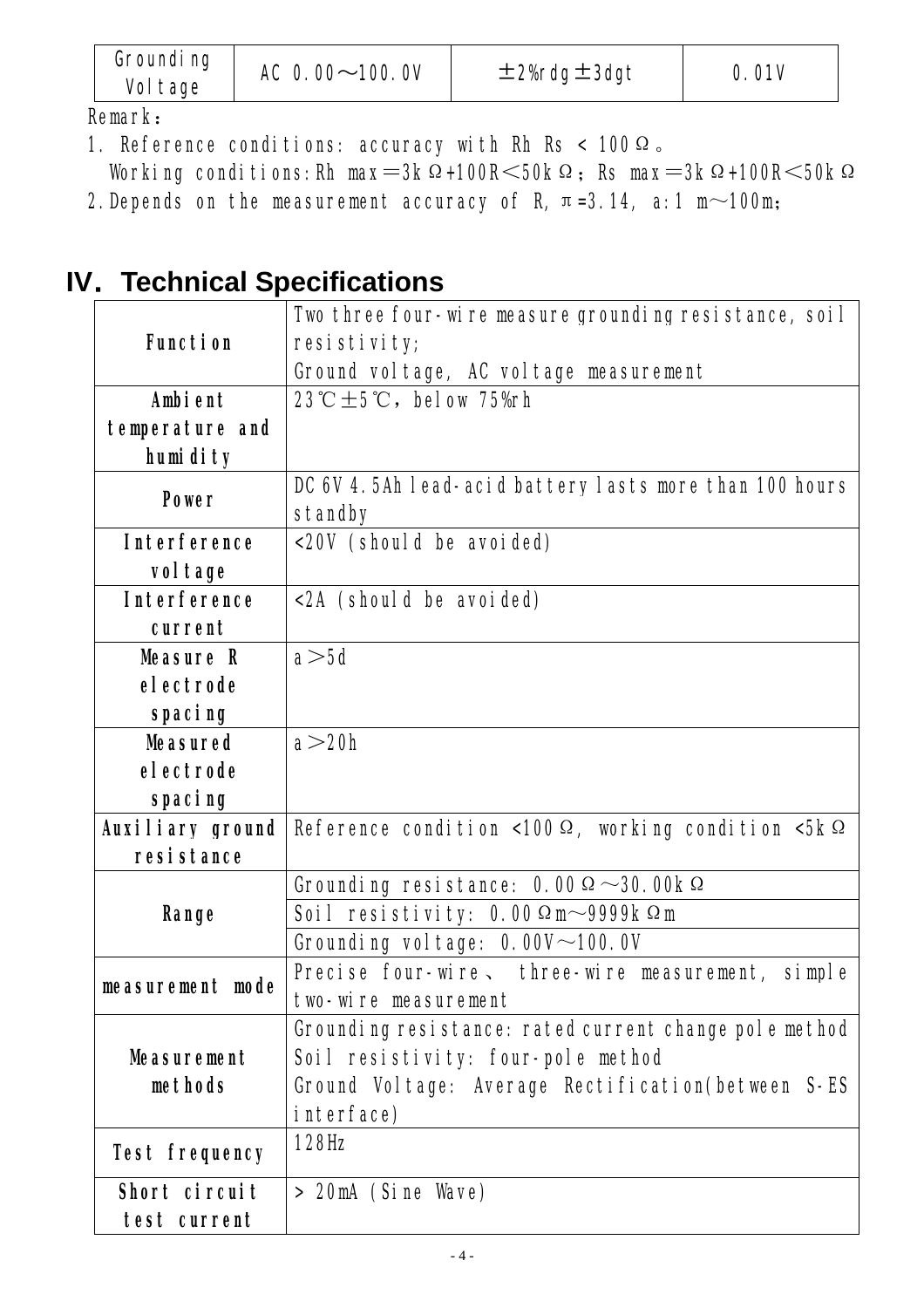| Open circuit test   AC 28V max<br>vol tage |                                                                                 |
|--------------------------------------------|---------------------------------------------------------------------------------|
| <b>Electrode</b>                           | Can be set 1m $\sim$ 100m                                                       |
| spacing range                              |                                                                                 |
| Change gear                                | fully automatic shifting $0.00\Omega ~\sim ~30.00$ k $\Omega$                   |
|                                            | fully automatic shifting 0.00 $\Omega$ m $\sim$ 9000k $\Omega$ m                |
| <b>Backlight</b>                           | Controllable gray screen backlight, suitable for use                            |
|                                            | in dim places                                                                   |
| Display mode                               | 4-bit large LCD display, gray screen backlight                                  |
| <b>Measurement</b>                         | LED flashing indicator during measurement                                       |
| <i>instructions</i>                        |                                                                                 |
| LCD size                                   | 111mm $\times$ 68mm                                                             |
| LCD display field                          | 108mm $\times$ 65mm                                                             |
| Instrument size                            | L/WH: $277.2$ mm $\times$ 227.5mm $\times$ 153mm                                |
| <b>Standard test</b>                       | 4 strips: red 15m, black 15m, yellow 10m, green 10m each                        |
| line length                                | one                                                                             |
| Simple test line                           | 2strips: yellow 1.6m, green 1.6m each one                                       |
| <b>Auxiliary</b>                           | 4PCS: $\Phi$ 10mm $\times$ 200mm                                                |
| Grounding rod                              |                                                                                 |
|                                            | Ground voltage: about 3 times/sec;                                              |
| Measure time                               | grounding resistance, soil resistivity: about 7                                 |
|                                            | seconds/time                                                                    |
| Line voltage                               | Measurement below AC100V (ground voltage measurement                            |
|                                            | function cannot be used to measure commercial power)                            |
| <b>USB interface</b>                       | With USB interface, software monitoring, storage data                           |
|                                            | can be uploaded to the computer, save and print                                 |
| <b>Communication</b>                       | One USB communication line, 1.5m long                                           |
| Line                                       |                                                                                 |
| Data storage                               | 500 groups, "MEM" storage indicates, flashing "FULL"                            |
|                                            | symbol indicates that the memory is full                                        |
| Data review                                | Data review function: "MR" symbol display                                       |
| Overflow display                           | Over-range overflow function: "OL" symbol display                               |
| <b>Interference</b>                        | Automatic identification of interference signals,                               |
| test                                       | "NOISE" symbol indication when the interference                                 |
|                                            | voltage is higher than 5V                                                       |
| <b>Auxiliary</b><br>grounding test         | With auxiliary ground resistance test function, 0.00K                           |
|                                            | $\Omega$ ~ 30k $\Omega$ (Rh max = 3k $\Omega$ +100R <50k $\Omega$ ; Rs max = 3k |
|                                            | $\Omega$ +100R <50k $\Omega$ )                                                  |
| <b>Alarm function</b>                      | Alarmwhen the measured value exceeds the alarm setting                          |
|                                            | value                                                                           |
| <b>Battery voltage</b>                     | Real-time display of battery power, reminding timely                            |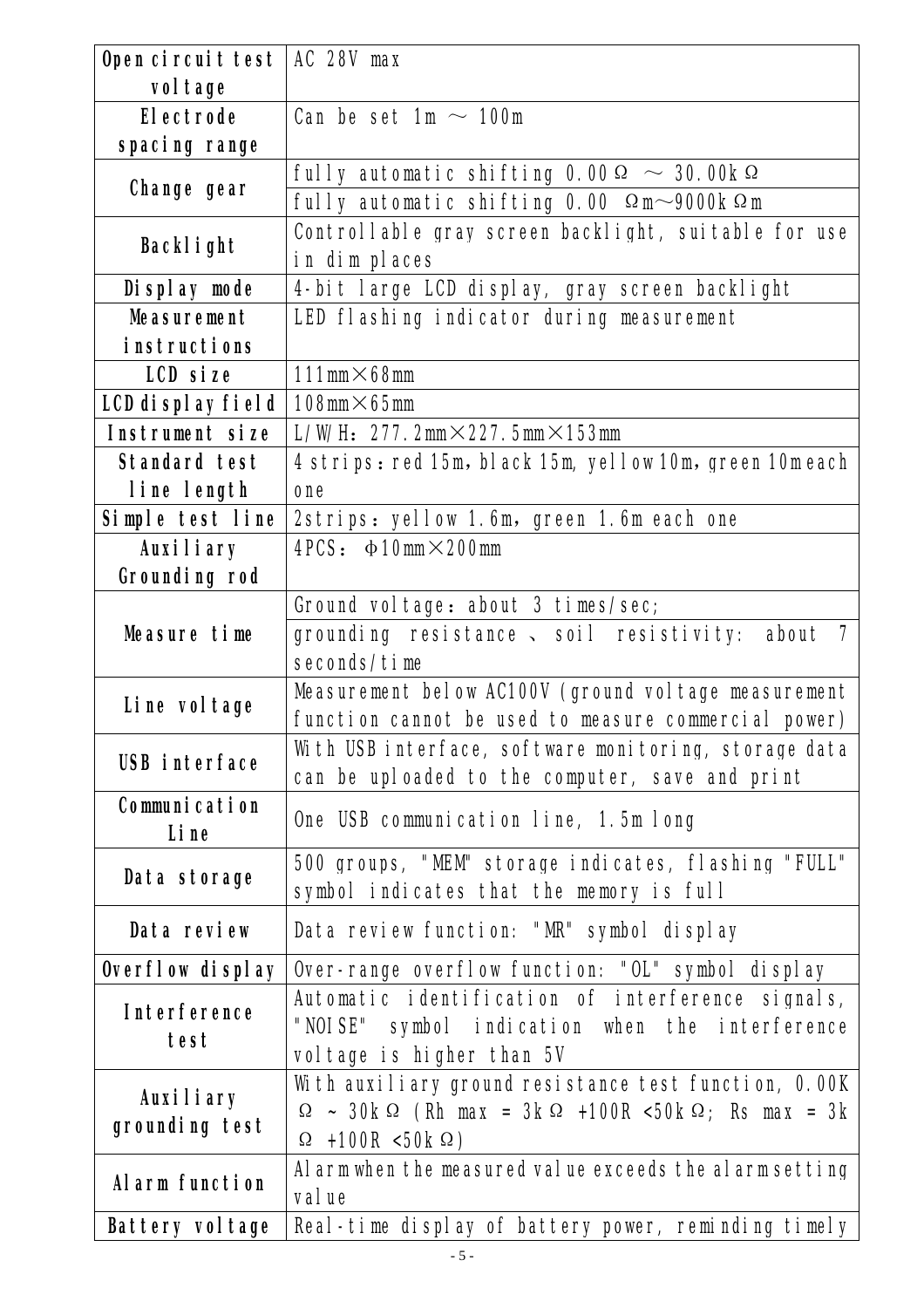|                                     | charging when battery voltage is low                         |  |
|-------------------------------------|--------------------------------------------------------------|--|
| <b>Automatic</b><br><b>Shutdown</b> | "APO" Indicates, automatic Shutdown After 15 Minutes         |  |
| <b>Power</b>                        | Standby: 40mA Max(Backlight off)                             |  |
| consumpt i on                       | Turn on backlight: about 43mA                                |  |
|                                     | measuring: 75mA Max(Backlight off)                           |  |
|                                     | Instrument: 2450(including battery)                          |  |
| Weight                              | Test lines: 1300g                                            |  |
|                                     | Auxiliary grounding rod: 850g(4PCS)                          |  |
| Working                             |                                                              |  |
| temperature and                     | $-10^{\circ}\text{C} \sim 40^{\circ}\text{C}$ ; below 80% h  |  |
| humidity                            |                                                              |  |
| <b>Storage</b>                      |                                                              |  |
| temperature and                     | $-20^{\circ}\text{C}\sim 60^{\circ}\text{C}$ ; below 70%rh   |  |
| humidity                            |                                                              |  |
| <b>Overload</b>                     | Grounding resistance: AC 280V/3 seconds between H-E and      |  |
| protection                          | S-ES ports                                                   |  |
| <b>Insulation</b>                   | 20M $\Omega$ $\&$ $\pm$ (500V between circuit and housing)   |  |
| resistance                          |                                                              |  |
| <b>Pressure</b>                     | AC 3700V/rms(between circuit and housing)                    |  |
| resistance                          |                                                              |  |
| Electromagnetic                     | <b>IEC61326(EMC)</b>                                         |  |
| properties                          |                                                              |  |
|                                     | IEC61010-1(CAT III 300V. CAT IV 150V. pollution level        |  |
| Suitable for                        | 2)                                                           |  |
|                                     | IEC61010-031:<br>safety<br>IEC61557-1(grounding resistance); |  |
| <b>regulations</b>                  |                                                              |  |
|                                     | IEC61557-5(soil resistivity);                                |  |
|                                     | JJG 366-2004.                                                |  |

**V. Structure**

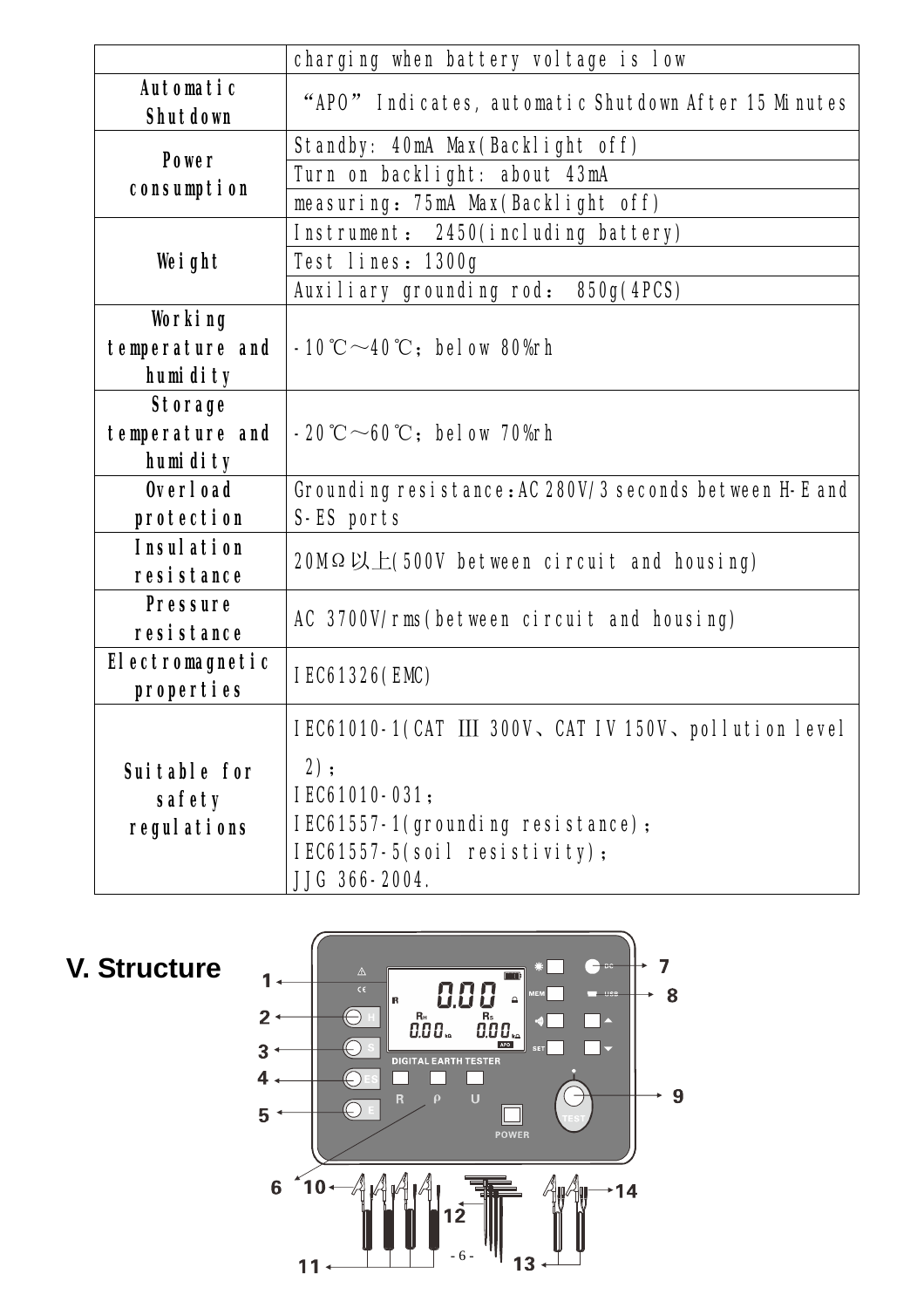**1. LCD 2. H** interface: current pole **3. S** interface:voltage pole **4. E** interface:grounding pole **5**. E interface: grounding electrode **6.** Function button **7.** DC charging **8.** USB interface **9.** Test button **10.** Safety Alligator Clip **11.**Test line **12.** Grounding rob **13.** Easy test line **14.**Simple test line short connector

## **VI.Measuring Principle**

1. Ground voltage measurement using average rectification.

**2**.The grounding resistance value is measured using the rated current change method, that is, the AC rated current I flows between the ground electrode of the measuring object E and the H current electrode to obtain the potential difference V between the E ground electrode and the S voltage electrode, and calculate the grounding resistance R according to the formula R=V/I.In order to ensure the accuracy of the test, a four-wire method was designed to increase the ES auxiliary ground. During the actual test, ES and E were clamped at the same point of the grounding body.The four-wire test can eliminate the influence of the contact resistance (usually dirt or rust) on the measured grounding body, auxiliary grounding rod, test clip, and the input interface of the instrument to the measurement, and can eliminate the influence of the wire resistance on the measurement, more precise.

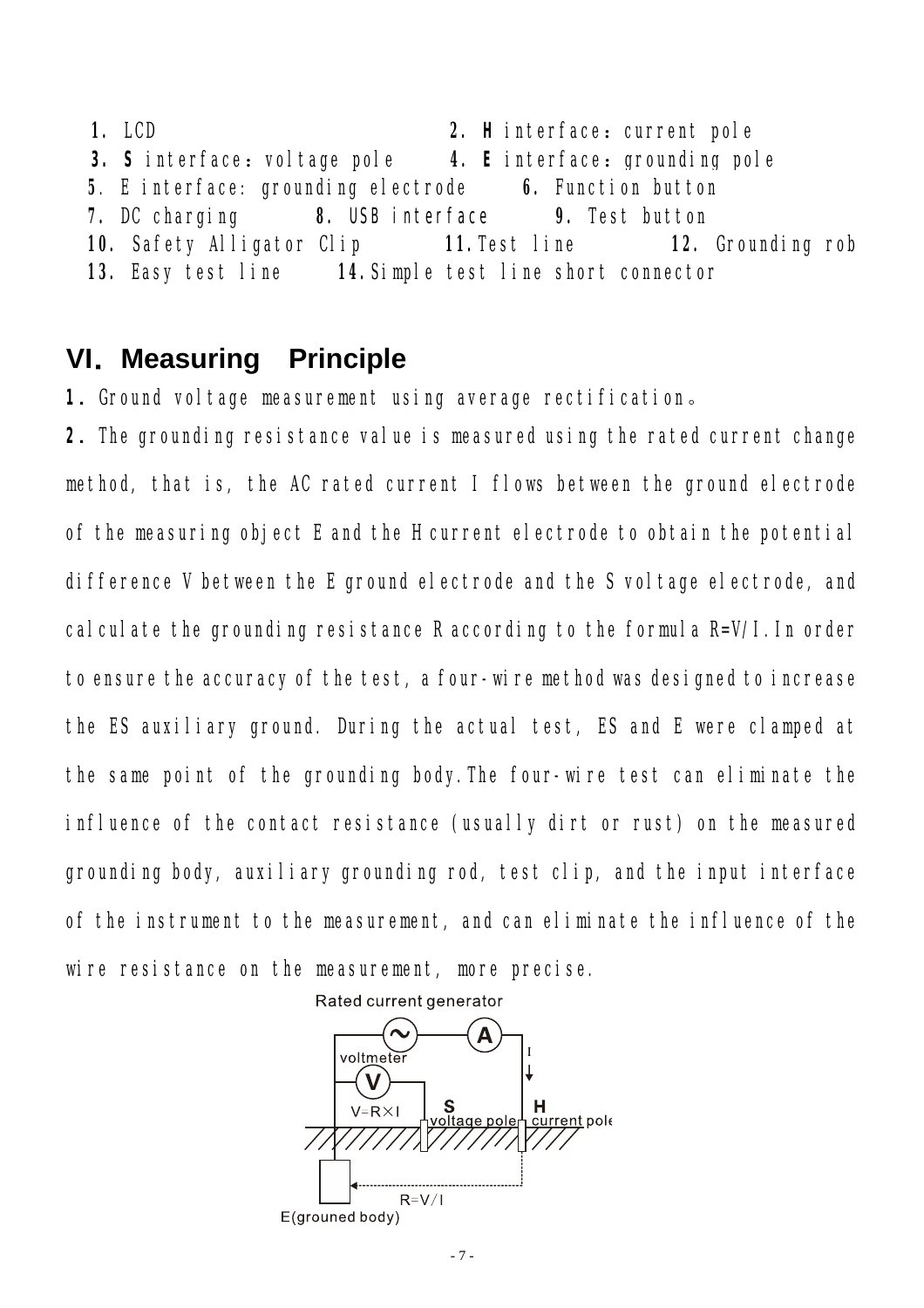**3**.The working error (**B**) is the error within the rated operating conditions, which is calculated from the inherent error (**A**) and variation error (**Ei**) of the existing instrument.。

 $B=\pm$  (|A|+1. 15 $\times\sqrt{E_2^2+E_3^2+E_4^2+E_5^2}$ )

- **A**: inherent error
- **E2**: Changes due to power supply voltage changes
- **E3:** Changes due to temperature changes
- **E4**: Changes due to disturbance voltage variations
- **E5:** Changes due to contact electrode resistance

**4**.Soil resistivity (**ρ**) is measured using the 4-pole method (Winner method): AC current I between ground electrode E and **current electrode H**,calculate the potential difference **V** between the **voltage pole S** and the **auxiliary ground pole ES**,the potential difference **V** is divided by the alternating current **I** to obtain the ground resistance value **R**, the electrode spacing distance is **a(m)**,according to the formula **ρ=2πaR(Ωm)**, the soil resistivity value is obtained, when the distance between **H-S** and **S-ES** is equal (both **a**), it is the Wenner method. For ease of calculation, please make the electrode spacing **a** much larger than the buried depth **h**, generally should meet **a**> 20**h**, see the figure below.



## **VII.Operation**

#### **1**.**Switch on/off**

Press the POWER button to switch on and off. After turning on the machine, the lower corner shows "APO" and it will automatically shut down after 15 minutes when it is not operating.

**2.Battery Voltage Check**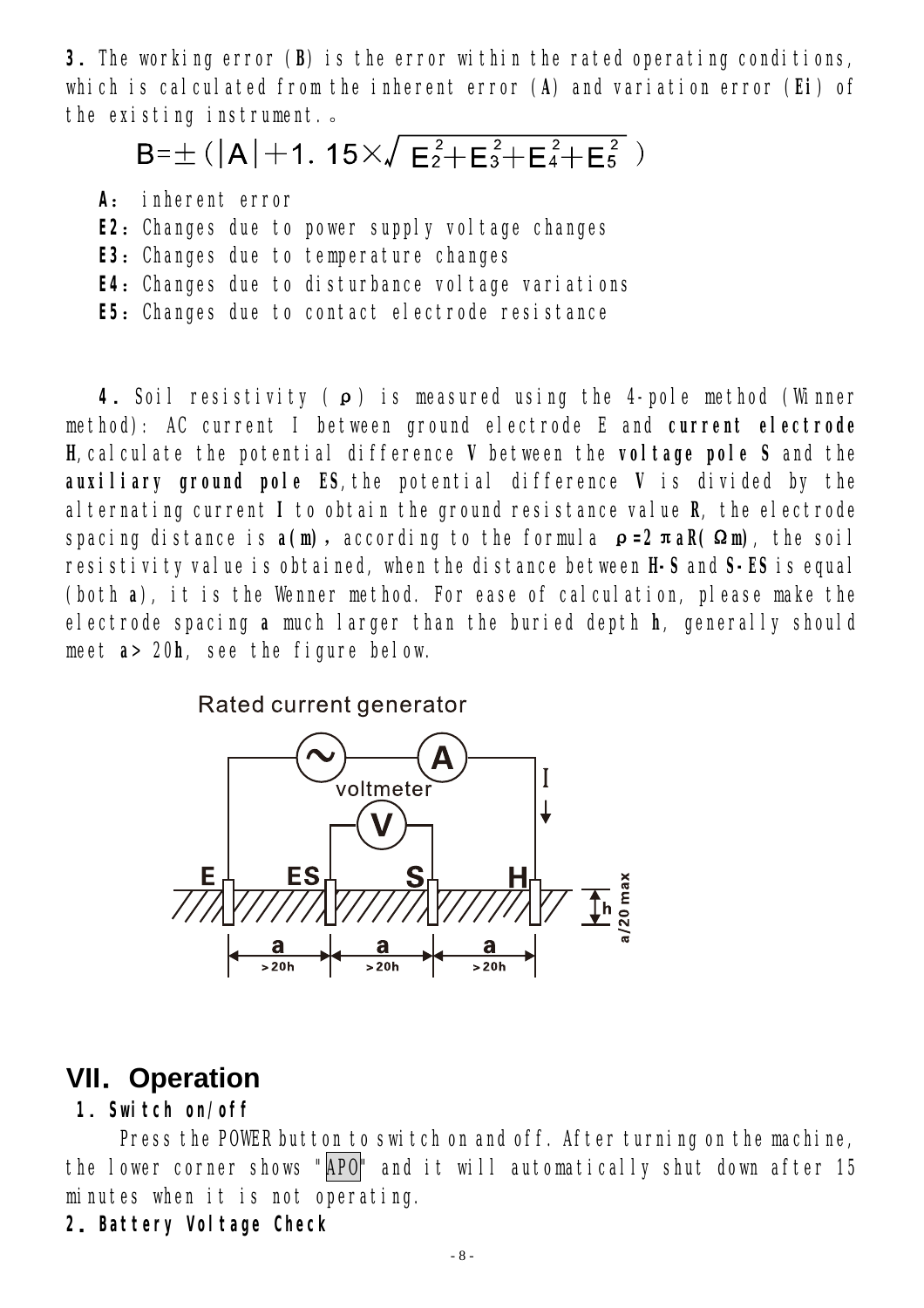After powering on, if the LCD shows a low battery voltage symbol it indicates that the battery is running low. Please charge it in time. The battery power is sufficient to ensure the accuracy of the measurement. When the battery power decreases, the power indicator bar decreases.

#### **3.Ground Voltage Measurement**

**One auxiliary grounding rod is required for the ground voltage test.** 

**As long as the instrument is connected to the ground through the test wire and the auxiliary grounding rod, the other test wires of the instrument interface cannot be connected to the L and N wires of the commercial power supply. Otherwise, the leakage may occur, and the circuit breaker may start up and be dangerous.** 

**Ground voltage test cannot exceed 100V。**

Grounding voltage: when the ground fault of the electrical equipment occurs, the potential difference between the grounding device casing, the grounding wire, the grounding body and the zero potential point, the grounding voltage is the earth's reference point, potential difference with the earth, the earth is zero potential point.

An auxiliary grounding rod is required for the ground voltage test. Note the difference from the commercial AC voltage test. See the following figure: After the meter, auxiliary grounding rod and test line are all connected, after power on, press function button U, and the LCD shows the test result.



Commercial grounding body to ground voltage test

#### **4.Wire resistance check**

In order to improve the precision and stability of the grounding resistance measured in the field, the error caused by the change of the wire resistance due to the test line being used for a long time is avoided; To avoid the error caused by the test line not completely inserted into the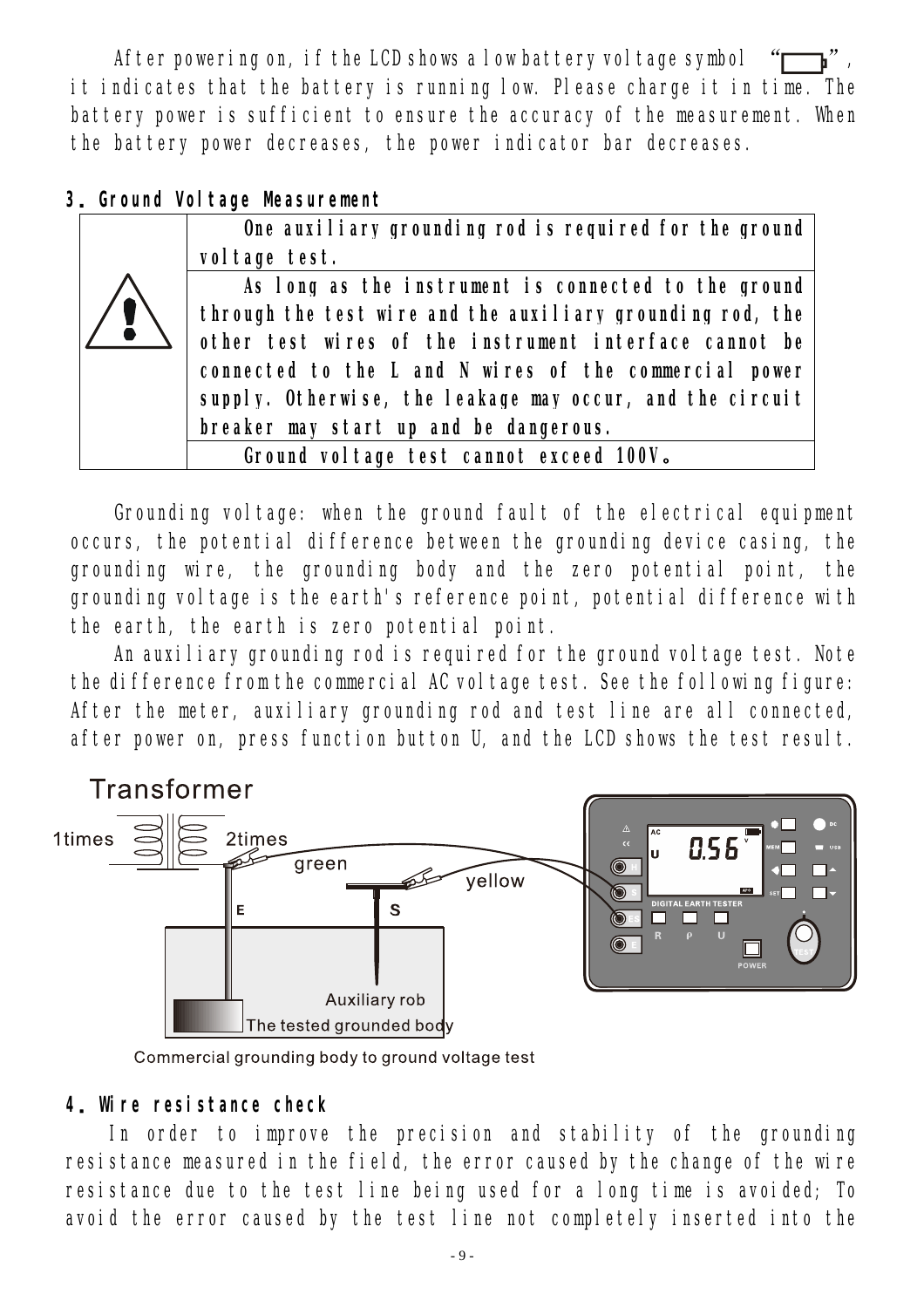instrument interface or poor contact; to avoid the error caused by the user to replace or lengthen the test line, the line resistance check function is specially designed to measure the low-value resistance more accurately.

After connecting the test line and the meter, short the other end of all the test lines. As shown in the figure below, press the function button R to switch to the corresponding ground resistance measurement position. Press

key to start calibration, LED indicator flashes during calibration, LCD countdown display, LCD display after calibration.

Shutdown does not save the verification line resistance. The next time it is turned on, it needs to be recalibrated.



#### **5.Four-wire precision test grounding resistance**

**When testing the grounding resistance, first confirm the grounding voltage of the grounding wire, that is, the voltages of H and E or S and ES must be less than 20V. If the grounding voltage is above 5V, the meter displays the NOISE symbol, then, the measurement value of the grounding resistance may be inaccurate. At this time, the measured grounding device is first de-energized so that the grounding voltage is lowered and then the grounding resistance test is performed.**

Four-wire test: The four-wire test eliminates the influence of the contact resistance (usually dirt or rust) on the measured grounding body, auxiliary grounding bar, test clip, and the input interface of the instrument to the measurement, can eliminate the impact of wire resistance on the measurement, better than the three-wire test.

See the following figure: Beginning with the measured object, generally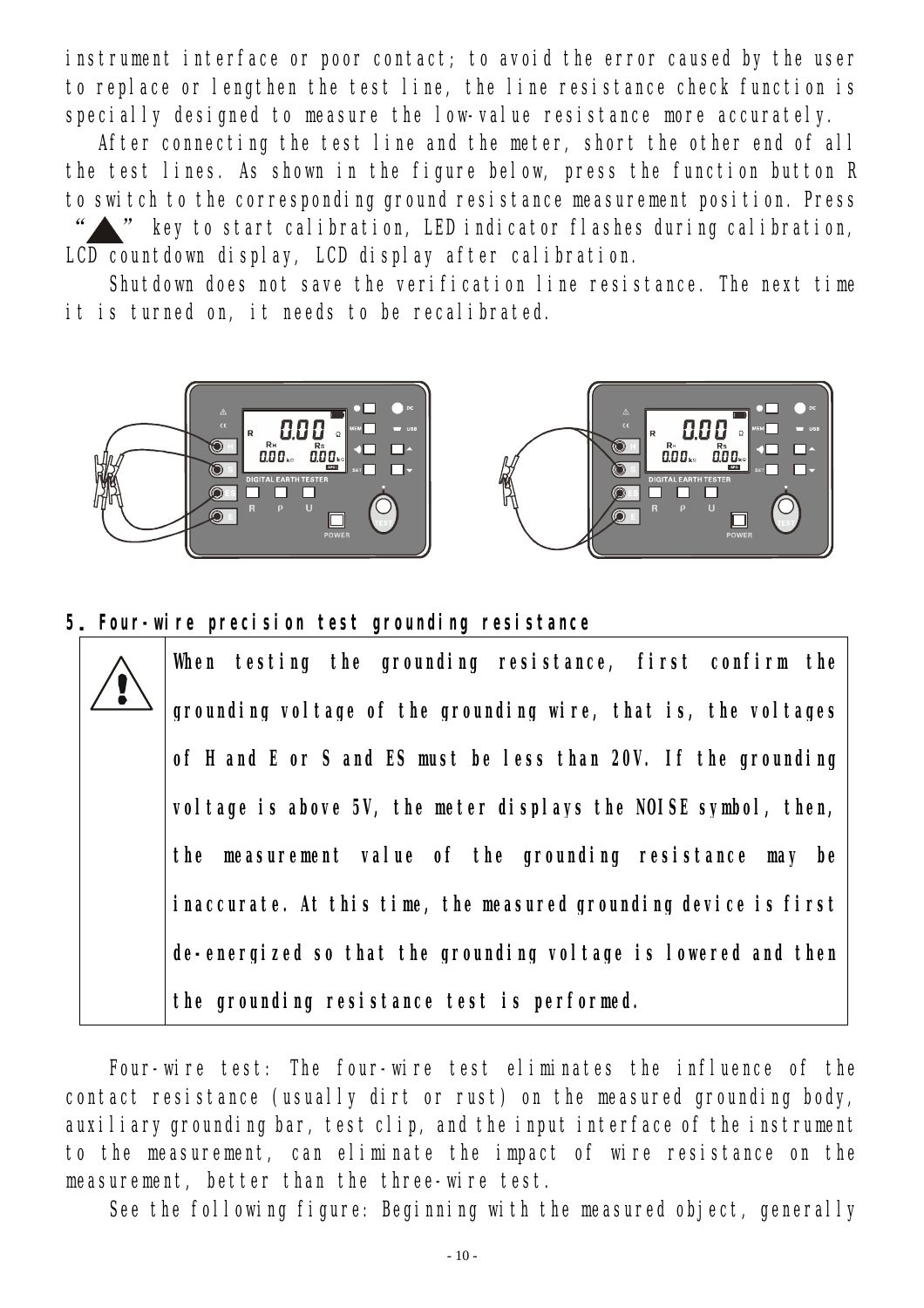spaced 5m ~ 20m, respectively, the **S**, **H** auxiliary grounding rod is buried deep into the ground in a straight line, connect the grounding test lines (black, green, yellow, and red) from the **E**, **ES**, **S**, and **H** interfaces of the meter to the ground electrode **E** under test, the auxiliary voltage electrode **S**, and the auxiliary current electrode **H**.





 For a multi-point independent grounding system or a geodetic grounding system, the user can choose a longer test line, and the electrode spacing is greater than 5 times the maximum diagonal length of the tested network. As shown below: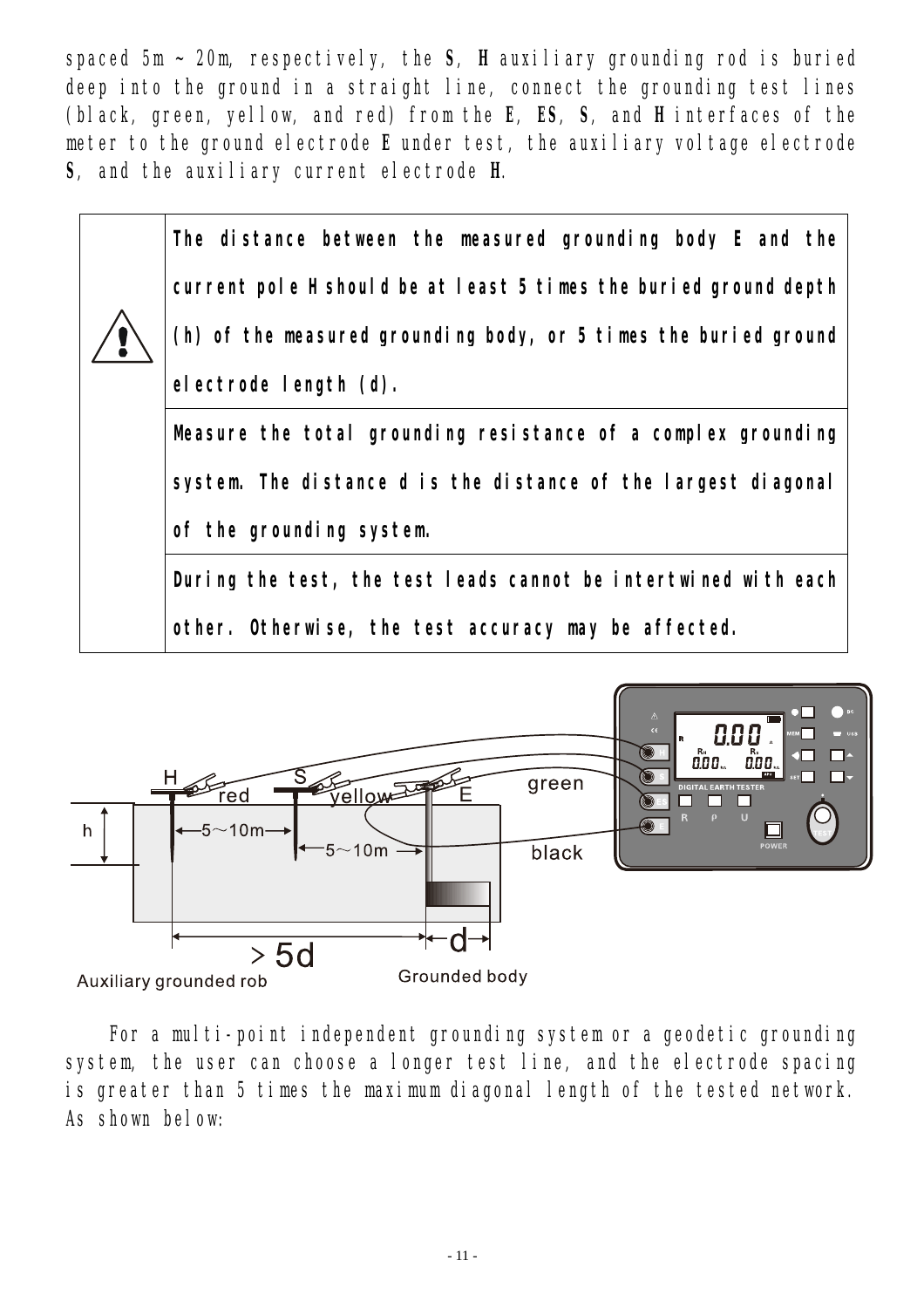

**R=r1∥r2∥r3∥r4∥r5∥r6∥…∥rn**(**r1**…**rn**are all independent grounding points)

**R——**meter readings, total grounding resistance of the entire grounding system;

- **r1…rn——**are all independent grounding points, and grounding bodies are not connected together under the ground;
- **RH——**ground resistance of auxiliary current pole **H**;
- **RS——**ground resistance of auxiliary voltage pole **S**;
- **n——**the number of independent grounding points, the more points, the smaller the **R** value.

After connecting the test line, press the function button **R** to enter the ground resistance test mode, and press the "**TEST**" key to start the test.There is a countdown indication during the test and stable data is displayed after the test is completed. That is, the grounding resistance value **RH** of the grounding resistance value and the auxiliary current pole **H**, the grounding resistance value **RS** of grounding resistance value **R** and auxiliary voltage pole **S**.

As shown in the following figure, the tested grounding resistance is 2.77  $Ω$ , the grounding resistance of the auxiliary current RH is 0.27K $Ω$ , and the grounding resistance of the auxiliary voltage electrode RS is 0.22KΩ.

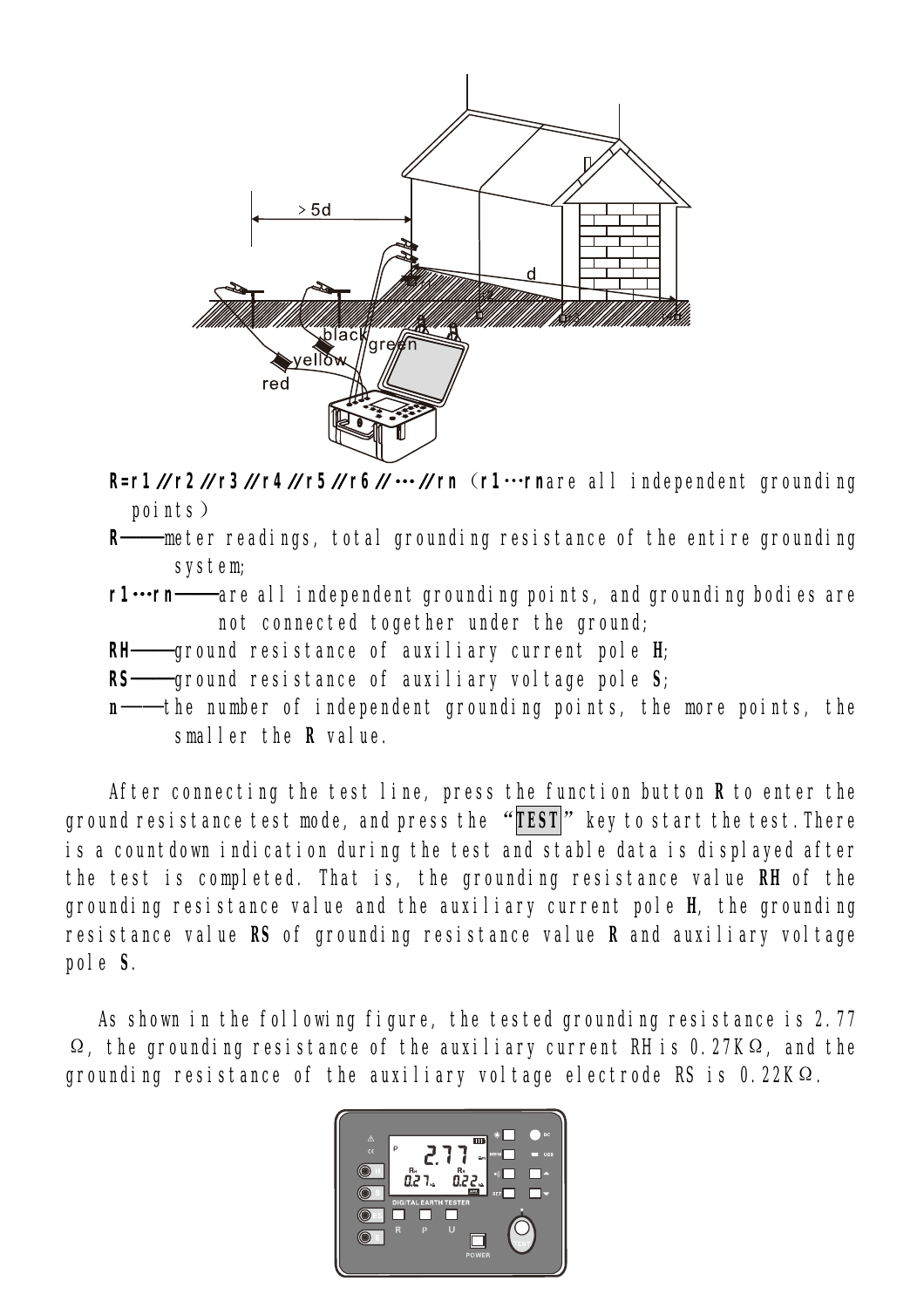#### **6.Three-wire Test Grounding Resistance**

Three-wire test: As shown below, short-circuit the ES, E interface of the instrument, which is a three-wire test, instrument operation is the same as four-wire test.The three-wire test cannot eliminate the influence of the wire resistance on the measurement, nor can it eliminate the influence of the change of the contact resistance between the instrument and the test wire and the influence of the change between the test wire and the auxiliary grounding rod. When measuring, the oxide layer on the surface of the ground body to be measured must also be removed.



Auxiliary grounded rob

**7.Two-wire Easy Test Grounding Resistance** 

Two-wire test:: This method is a simple measurement method that does not use the auxiliary grounding rod. It uses the grounding electrode with the smallest value of the grounding resistance as the auxiliary grounding electrode, and uses two simple test lines to connect the HS interface and the E-ES interface. ).The auxiliary ground rods H and S may be replaced with metallic ground pipes such as metal water pipes and fire hydrants, common grounding of commercial power systems, or lightning protection grounds of buildings, etc., take care to remove the oxide layer at the connection point of the selected metal auxiliary grounding body during measurement. Wiring as shown below, the instrument operation same as the four-wire test.



**When using the commercial power system grounding as an auxiliary grounding pole measurement, it must be confirmed that it is the grounding pole of a commercial power system. Otherwise, the circuit breaker may start up and be in danger.**

**Use a simple two-wire method to measure the grounding resistance, and try to select the grounding body with a small re value as the auxiliary grounding electrode so that the meter reading is closer to the true value. When measuring, Please take precedence to choose the metal water pipe and metal fire hydrant as the auxiliary grounding electrode.**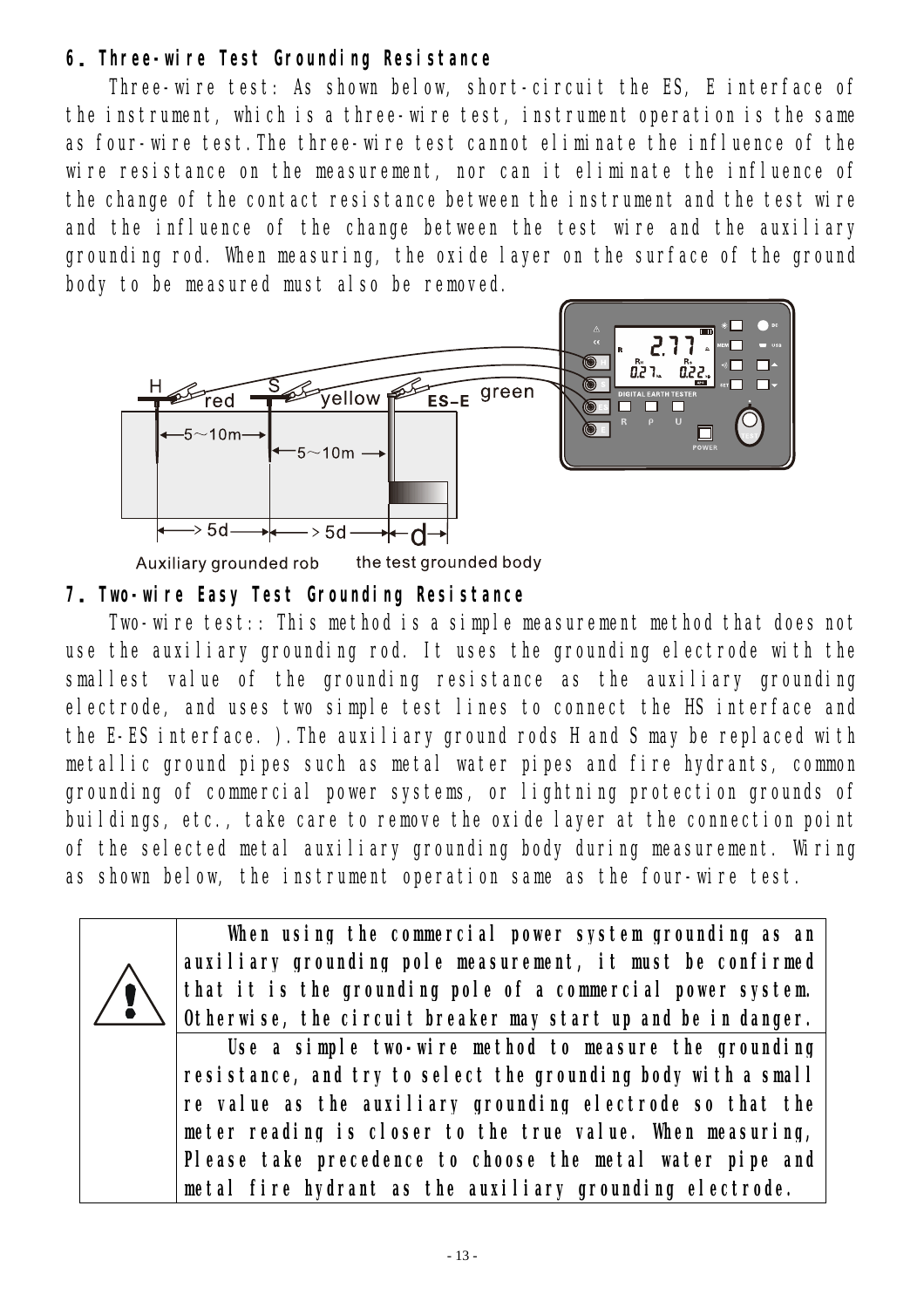

The simple two-wire method measures the grounding resistance. The instrument reading value is the sum of the grounding resistance of the measured grounding body and the grounding resistance of the commercial grounding body. That is:

**RE=RX+re** 

And: **RE** is the meter reading value;

**RX** is the grounding resistance value of the grounding body under test;

**re** is the grounding resistance value of a common grounding body such as a commercial power system.

Then, the grounding resistance of the measured grounding body is: **RX=RE-re** 

#### **8.Soil Resistivity Test**

The soil resistivity **ρ** is an important factor that determines the grounding resistance of the grounding body.土壤电阻率**ρ**是决定接地体接地电 阻的重要因数。Different types of soil, of course, have different soil resistivities, even the same kind of soil, because of different temperature and moisture content, the soil resistivity will also have a significant change.Therefore, in order to have a correct basis for the design of the grounding device, the designed grounding device can better meet the needs of the actual work, and the soil resistivity must be measured.

The soil resistivity was measured by the four-pole method (Winner method).

The soil resistivity  $\rho$  is calculated according to the formula  $\rho = 2 \pi$ aR ( $\Omega$ m), and the unit is  $\Omega$ m, and:

**a**——Electrode spacing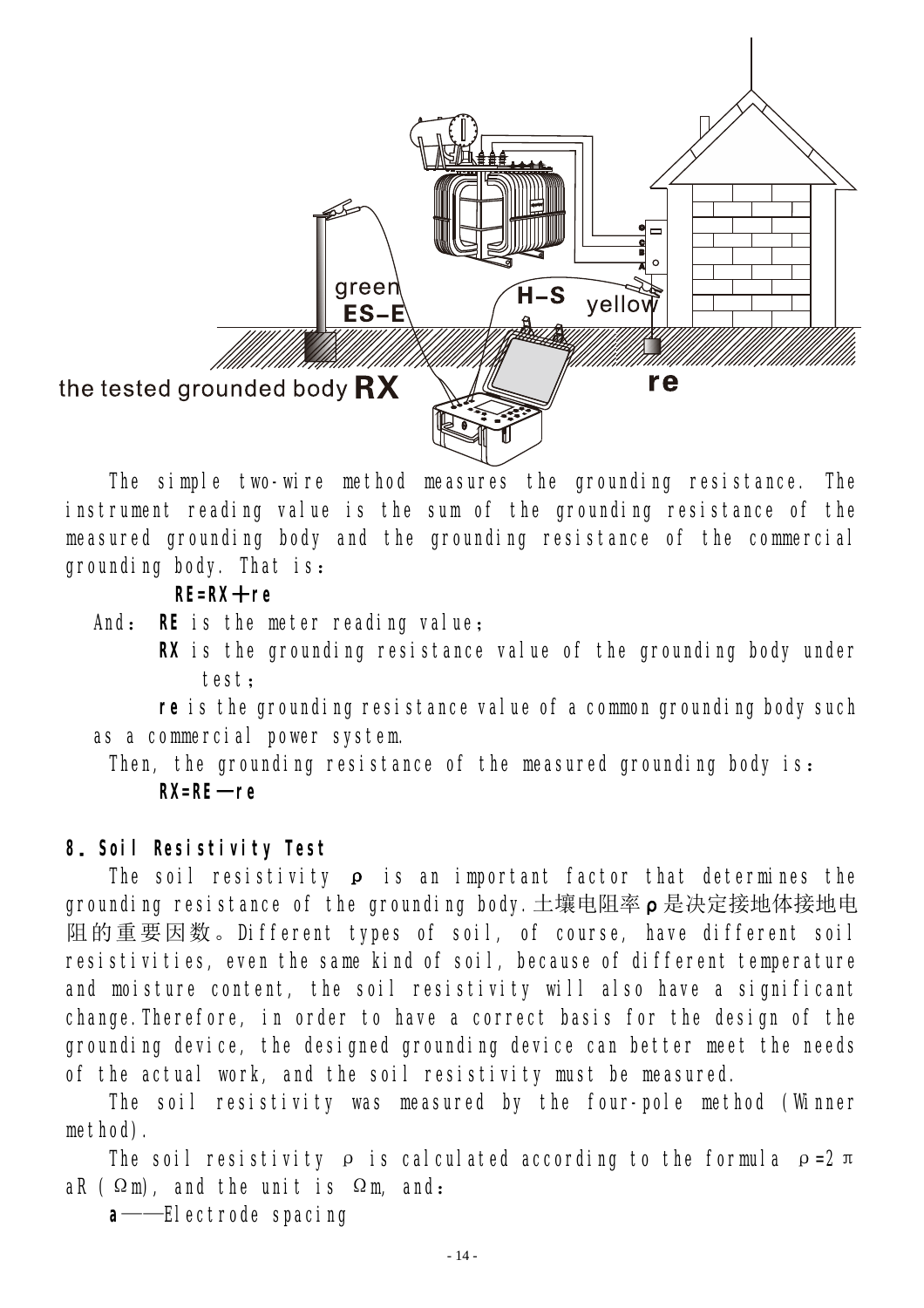#### **R**——**S-ES** Resistance of soil between electrodes

Four-pole method (Winner method): Connect the test leads as shown below. Note the spacing between the auxiliary grounding bars and the depth of burial,bury **H, S, ES,** and **E** auxiliary ground rods in the ground in a straight line, connect the grounding test leads (red, yellow, green, and black) from the **H, S, ES,** and **E** connectors of the instrument to the **H, S, ES,** and **E** auxiliary grounding rods under test.



Auxiliary ground rod spacing setting:After connecting the test line, press the function button **ρ** to enter the soil resistivity test mode, press and hold the "**SET**" key (more than 3 seconds) to enter the spacing setting of the auxiliary grounding rod, short press " $\omega$ ))" to move the cursor, press " or " w" key to change the current value (value a range: 1m ~ 100m), long press "**SET**" key (more than 3 seconds) to save the set value **a** and return to soil resistivity test mode.



After setting value **a**, in soil resistivity test mode, press "**TEST**" key to start the test, and count down to display the test progress. After the test is completed, a stable soil resistivity value is displayed.

As shown in the following figure, the measured soil resistivity is **47.23 Ωm**, the grounding resistance value **RH** of the auxiliary current electrode is 0.34KΩ, and the grounding resistance value **RS** of the auxiliary voltage electrode is 0.28KΩ. After this display is completed, it will automatically return back to desplay the tested soil resistivity **ρ**.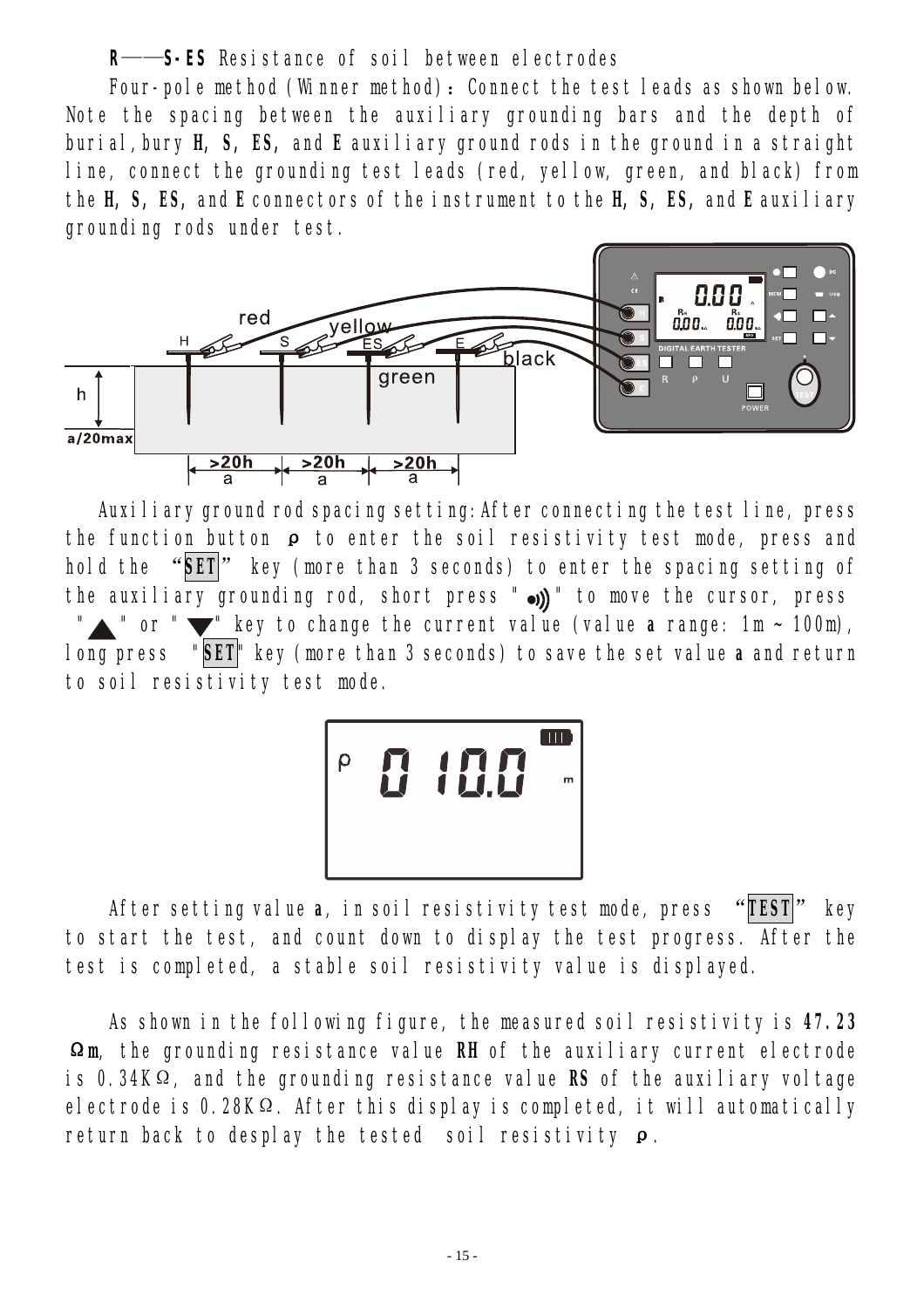

## **9**.**Backlight Control**

After power on, press " $\frac{1}{2}$ " key to turn the backlight on or off, and the backlight function is suitable for dim places. The default backlight turns off every time you turn it on.

## **10**.**Alarm Setting**

After power on, short press  $\left( u \right)$   $\left( v \right)$  to turn on and off the alarm function. Short press "SET" key to set the resistance alarm value, press " .))" key to move the cursor, press "A" or " $\nabla$ " key to change the current size, and then press "**SET**" key to save and exit. When the measured value is greater than the alarm critical setting value and the alarm function is turned on, the meter displays the " $\omega$ ) " symbol and issues a "beep-beep-beep--" alarm sound.The maximum value of the ground voltage alarm setting is 100V, the maximum value of the ground resistance alarm setting is 3000 Ω, and the maximum value of the soil resistivity alarm setting is 9999 Ωm. As shown below:



## **11**.**Data Lock/Storage**

After the power-on or measurement is completed, short press "**MEM**" key to lock the current display data, and automatically numbered and storage. If the memory is full, the meter displays the "**FULL**" symbol. As shown below: The measurement data is 1032Ω. Short press "**MEM**" to display the data showed that it is stored as the third group.





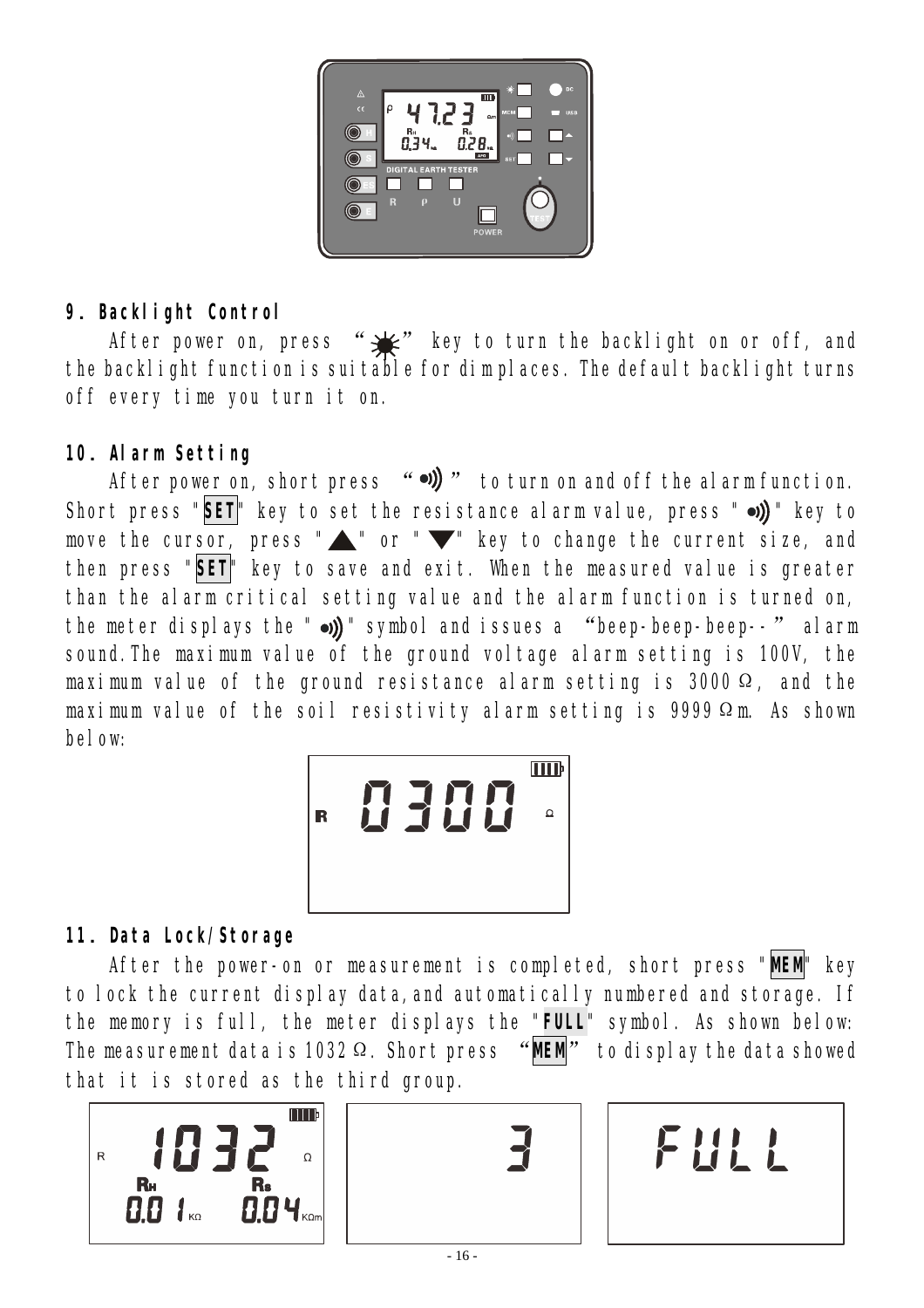#### **12.Data Review/Delection**

After the power on or measurement is completed, press and hold the "**MEM**" button (more than 3 seconds) to enter the data review mode.The interface corresponding to the stored data interface and the stored data group number flash alternately. Press "  $\blacktriangle$  " or "  $\blacktriangledown$  " key to select the corresponding data of the array number with a step by 1, hold down the " $\blacktriangledown$ " or " $\blacktriangle$ " key to select the array number with a step by 5, then press "**MEM**" to exit.See below

In the figure below, the number 3 is the current group number, and 6 is the total group number. If no data is stored, the LCD displays "**NULL**". See the figure below.



Under data review status, press "**SET**" key to enter data deletion, press " **\*\*\*** or " \*\*\*\* key to select "NO' or "YES", select "NO' and then press "SET" key to not return data review status, select "**YES**". Press the "**SET**" key again to delete the stored data. After the deletion, the following figure is displayed.



#### **13**.**Data Upload**

Connect the USB communication cable of the computer and the instrument, turn on the instrument and run the monitoring software. If the USB connection is successful, the stored historical data can be read, uploaded to the computer and saved.

**The monitoring software** has on-line real-time monitoring and historical query functions, dynamic display, alarm value setting and alarm indication function, and functions such as reading, viewing, saving and printing of historical data.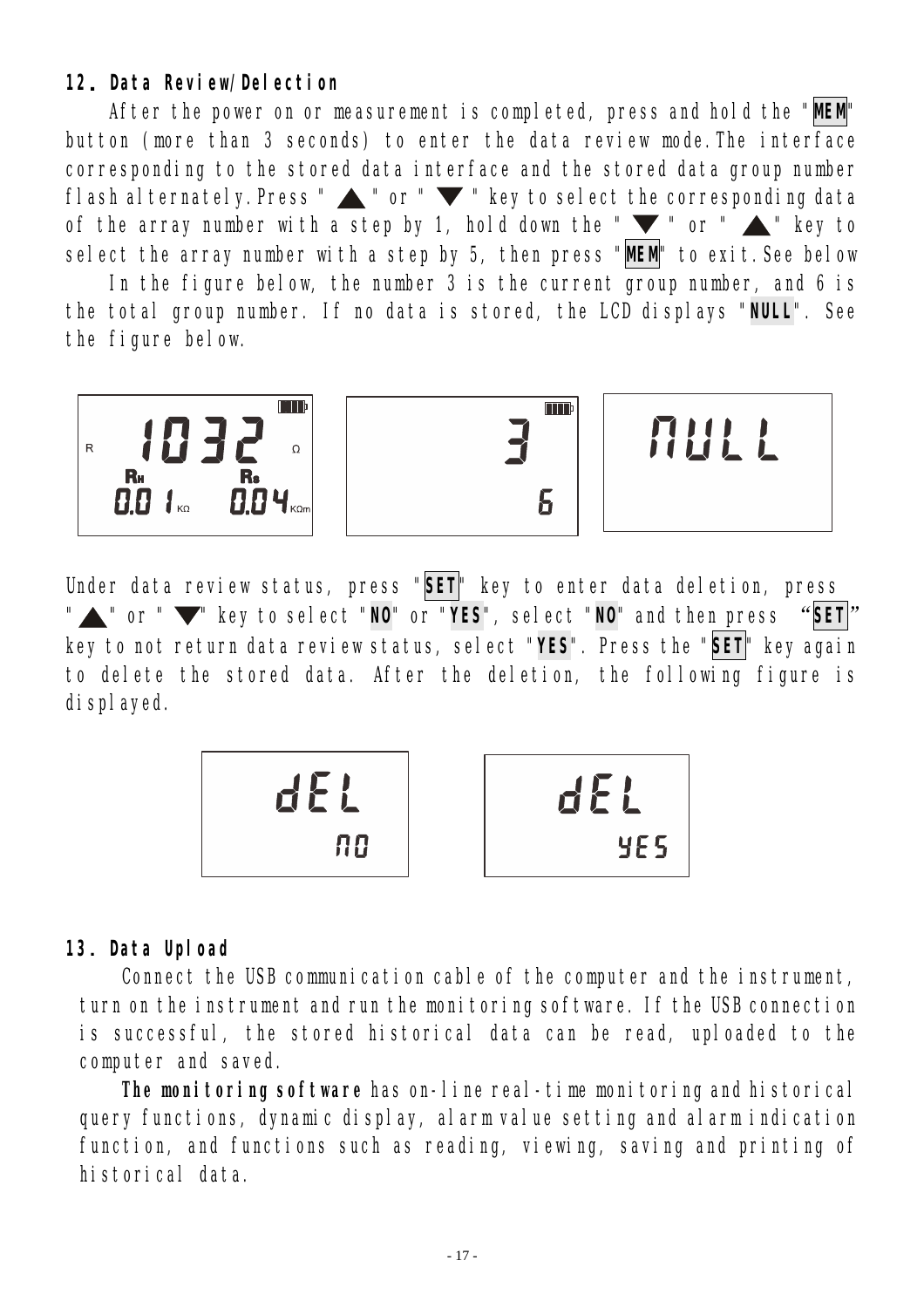# **VIII. Battery Instructions**

The instrument is powered by a 6V 4.5AH lead-acid battery. When the battery power is reduced, the power indicator bar is reduced. When the voltage drops to 5V, the battery symbol  $\mathcal{L}$  is displayed. Please charge in time. Low voltage affects the measurement accuracy.

# **IX.Accessories**

| <b>Instrument</b>       | 1PC         |
|-------------------------|-------------|
| Instrument bag          | 1PC         |
| Auxiliary grounding rod | <b>4PCS</b> |
| Monitoring software CD  | 1PC         |
| USB communication line  | 1PC         |
| <b>Test line</b>        | <b>4PCS</b> |
| Simple test line        | 2PCS        |
| 6V Battery (built-in)   | 1PC         |
| charger                 | 1PC         |
| Manual, certificate     | 1SET        |